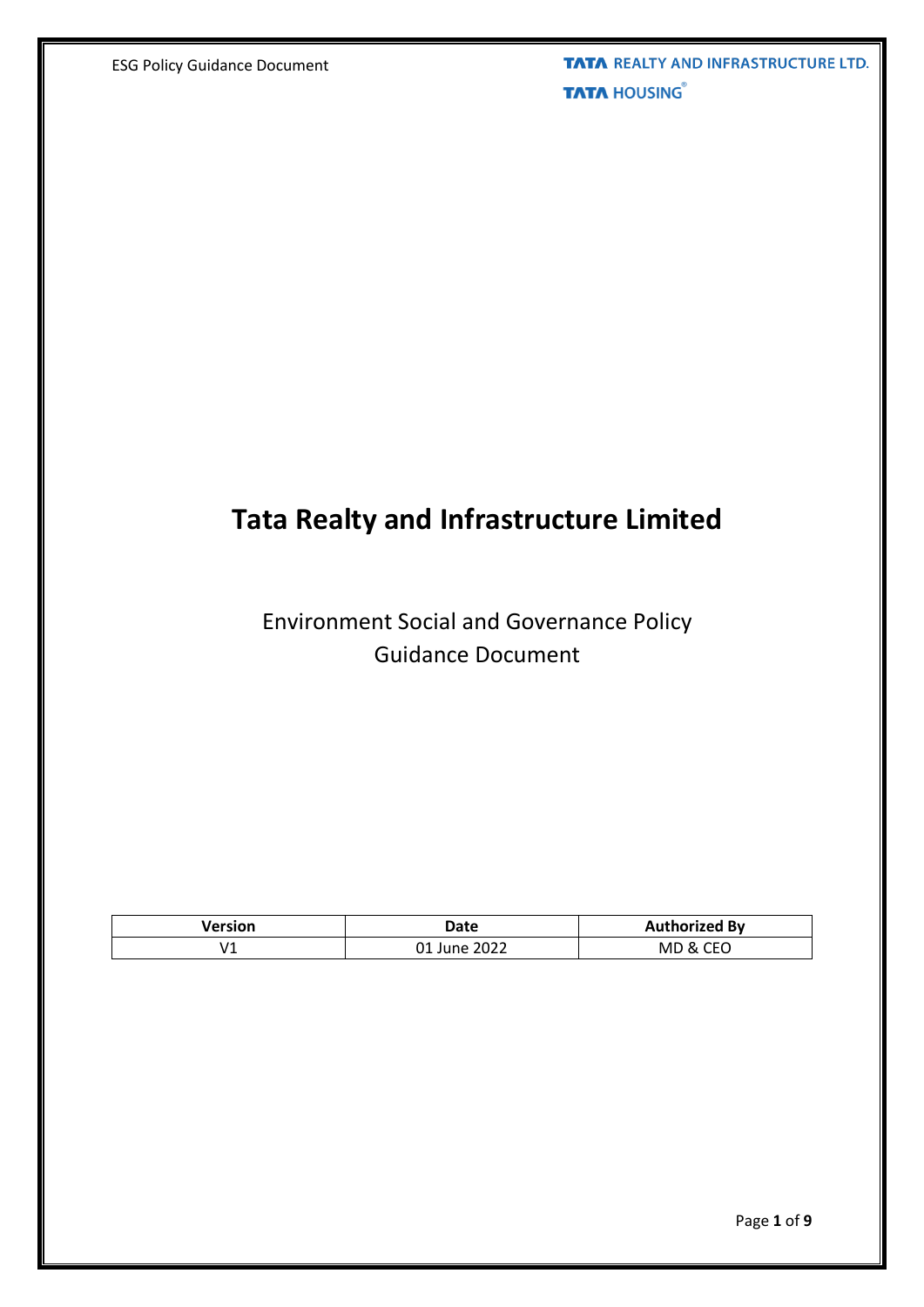# **Table of Contents**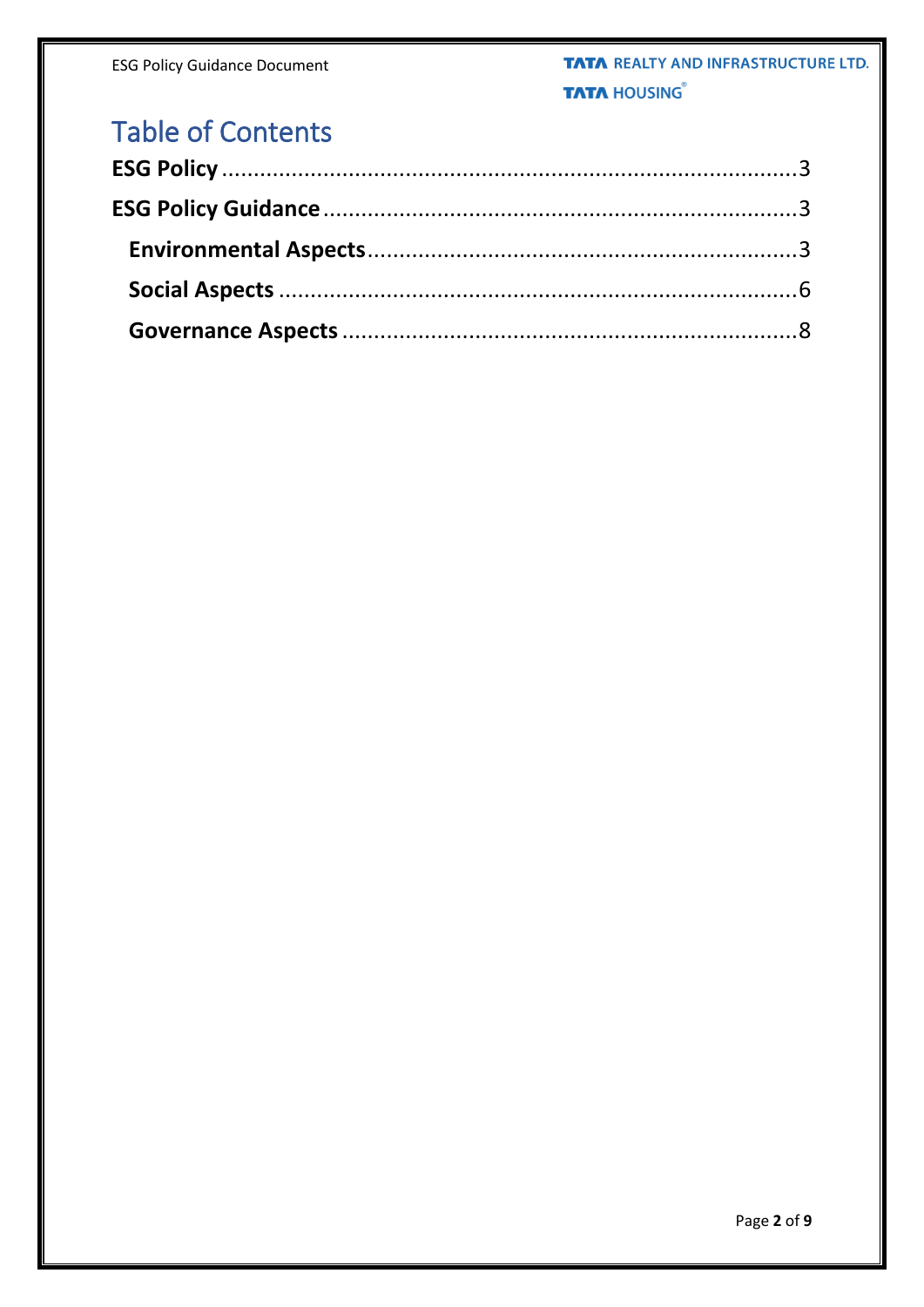## <span id="page-2-0"></span>ESG Policy

TRIL approved an ESG policy dated  $01<sup>st</sup>$  June 2022 with a set of E, S and G Commitments.

### <span id="page-2-1"></span>ESG Policy Guidance

This guidance document describes the set of actions under different aspects of E, S and G that shall be focussed and implemented to achieve the said commitments.

Different Aspects shall enable to fulfil commitments towards focus areas as well as align TRIL to the Tata Code of Conduct, Tata Sustainability Policy, requirements of Companies Act 2013, different frameworks and global disclosures like GRESB, DJSI, BRSR, and ISO 14001: 2015 and ISO 45001: 2018.

#### <span id="page-2-2"></span>Environmental Aspects

TRIL is committed to meet the needs of customers and other stakeholders in an environmentally conscious manner, through continuous improvement in operations to reduce the impact on environment.

- ➢ **Water Stewardship**: TRIL's commitment to water stewardship includes a priority of protecting and conserving water resources through effective and advanced water management methods and governance structures. To this end TRIL shall
	- o Minimize the use of freshwater across all operations
	- o Ensure maximum recycling of water, increase water efficiency and reduce water footprint
	- o Encourage use of rainwater harvesting equipment and water-saving fixtures and fittings across all sites
	- o Ensure that all applicable legal requirements for wastewater discharge standards are met.
- ➢ **Waste Management**: TRIL acknowledges the significance and need of proper waste management to combat harms of waste related pollution. To this end TRIL shall:
	- o Make best efforts to reduce waste generation at source
	- o Work towards innovation and productive ways to promote circular economy by reutilization of waste
	- o Ensure compliance with all applicable laws related to waste management in the countries we operate, as applicable
	- o Manage and Control various type of waste (Dry and Wet/ Hazardous and Non-Hazardous) as per regulatory standards.
- ➢ **Pollution Prevention:** TRIL understands the importance of addressing pollution and its negative effects on the environment. TRIL aims to take timely and effective action to address the effects of pollution caused by its operations, which includes air, water, land, and noise pollution. To this end TRIL shall
	- o Ensure Reduction of pollution at the source to minimize adverse impacts on air, water, noise, and land
	- $\circ$  Comply with all relevant legal pollution prevention and control requirements

wherever it operates, as applicable, and monitor them periodically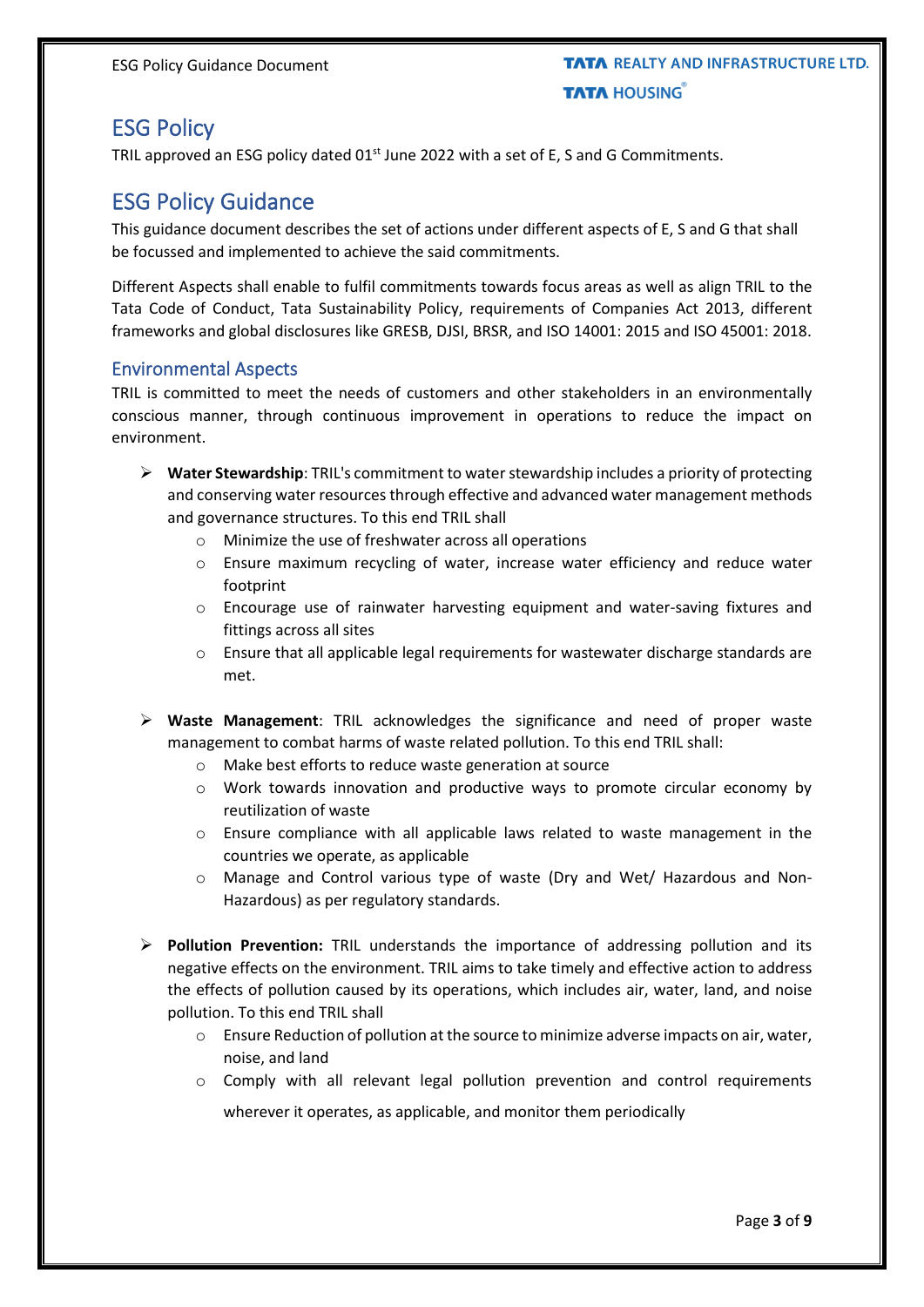### **TATA REALTY AND INFRASTRUCTURE LTD. TATA HOUSING**

- ➢ **Biodiversity Management**: TRIL identifies direct and indirect impacts of its business operations on biodiversity and the responsibility to protect, preserve and co-exist with the flora and fauna. To this end TRIL shall:
	- o Ensure green landscaping in all our real estate developments
	- o Make biodiversity enhancement a part of property management activities
	- o Work towards greater participation and contribution to programs that promote biodiversity development
- ➢ **Energy and GHG Emission Management**: TRIL is mindful of the impact of real estate and thus its operations on the climate by means of its demands of energy and dependency on natural resources. To this end TRIL shall:
	- o Adopt activities that foster energy conservation and efficiency
	- o Ensure use of energy efficient fixtures in all our projects
	- o Incorporate energy conservation measures in day-to-day activities
	- o Maximize use of renewable energy wherever possible
	- o Make efforts to maximize use of technologies that emit low levels of GHG
	- o Maximize and facilitate reduction of carbon footprint through value chain
	- o Monitor carbon footprint, report and adopt actions to regulate and minimize it
- ➢ **Climate Change Adaption**: TRIL understands that today globally every industry stands threats of climate change. To this end TRIL shall:
	- o Work to improve our understanding of the climate risks and their implications for the portfolios we manage and construct
	- o Identify the physical effects of climate change on their business operations and implement appropriate adaptation strategies
	- o Work towards task Force on Climate Related Financial Disclosures (TCFD) alignment for climate risk management
- ➢ **Indoor Environmental Quality:** TRIL recognizes that health & well-being is a necessity for all human life. It shares the responsibility to build structures that provides a healthy space to work and stay. To this end TRIL shall:
	- o Endeavor to maintain a high level of indoor environmental quality through the periodically reviewing and maintaining the indoor environment as per regulatory standards
	- $\circ$  Endeavor to maintain a high level of indoor environmental quality through use of products and materials that adds positively to indoor health of our assets
	- $\circ$  Ensure that all areas are clean, hygienic and prevent any adverse impact on the health of the people who occupy spaces within the assets
	- $\circ$  Take steps to train the employees in the maintenance of indoor environmental quality
	- o Strive to Indoor Air Quality Certifications for our projects
- ➢ **Resilience to catastrophe/disaster**: TRIL recognizes the importance of building structures that are resilient to the impacts of disasters and catastrophic. To This end TRIL shall:
	- $\circ$  Develop mechanisms for teams to recognize the different types of risks and their consequencesin all phases of its product development from construction to operation and handing over.
	- $\circ$  Enable teams to develop risk mitigation plans that cover identification, response, and rehabilitation from disasters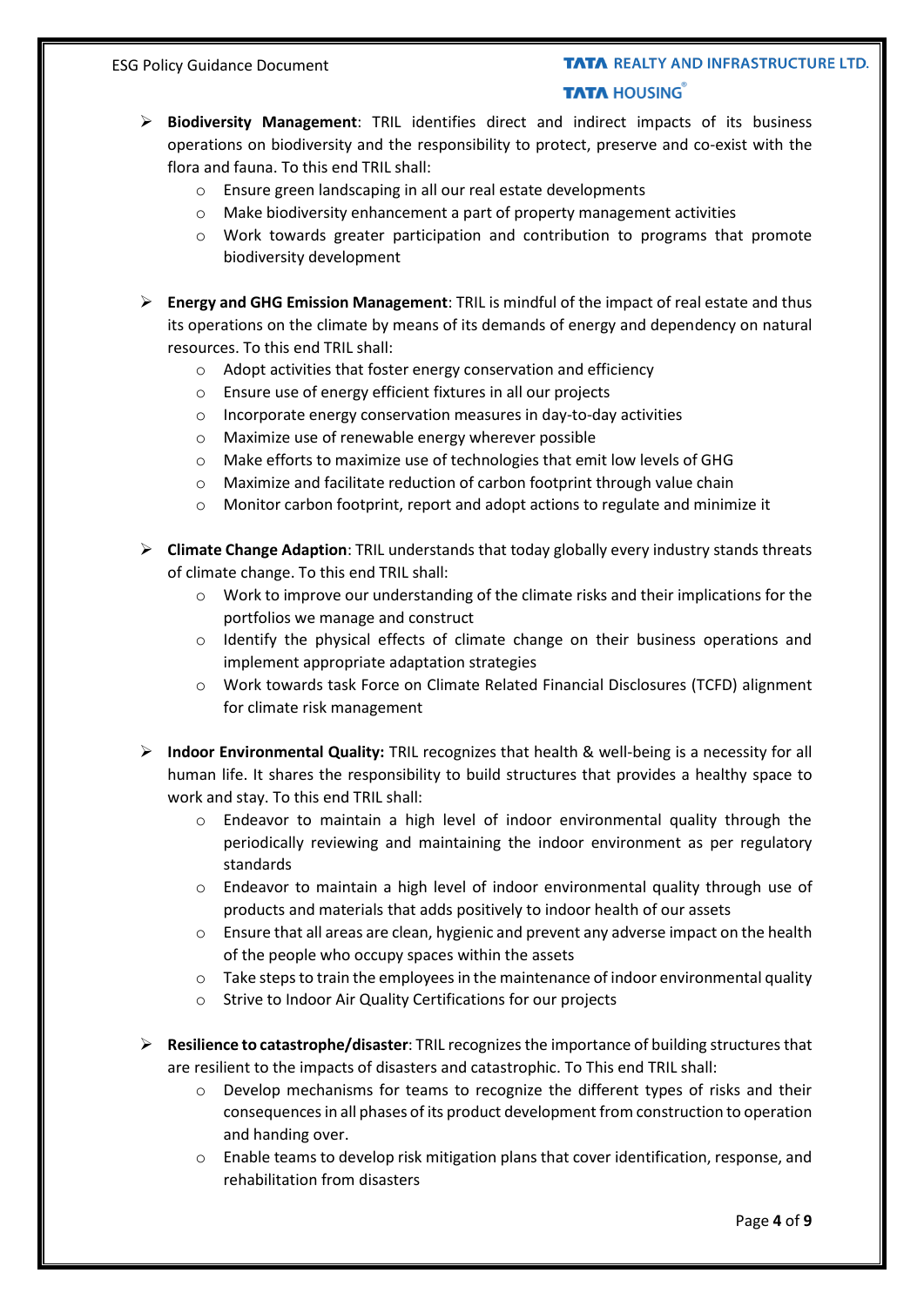### **TATA REALTY AND INFRASTRUCTURE LTD. TATA HOUSING**

- o Use scientific data (geological, topographical, analytical, and other forms of data) to determine the validity, impact, and consequence of probable risks.
- o Develop emergency preparedness plans covering all probable emergencies, their associated response and responsibilities, and determination of resources or infrastructure that is required to mitigate the risk.
- o Carry out periodic testing of the effectiveness of emergency preparedness plans.
- o Prepare guidelines for employees, tenants and customers on emergency preparedness
- ➢ **Sustainable Sourcing:** TRIL strives to ensure that all material sourcing and procurement is conducted sustainably while minimizing the impact on the environment. To this end TRIL Shall:
	- o Develop guidelines on material requirements that are more green and environmentally friendly
	- o Follow the vendor procurement principles as outlined in the guidelines of TCoC Supplier code of conduct.
	- $\circ$  Recognize and Partner with suppliers who attach our sustainability principles, engage in sustainability initiatives and those outlined in the Supplier Code of Conduct
	- $\circ$  Promote practices that support engagement with our suppliers to improve their sustainability performance through monitoring and feedback
- ➢ **Portfolio Management:** TRIL is a leading brand name in real estate, and it has an important role in delivering sustainable future with whatever it builds. As a part of its various sustainable initiative, it strives to manage them in best capacity. To this end TRIL shall:
	- o Plan efficient environmental due diligence for each new property at the prepurchase/acquisition/investment stage, based on a baseline environmental performance benchmark to make informed decisions.
	- o Ensure that properties are developed and managed in accordance with local and national environmental regulations.
	- o Create project management programs
	- $\circ$  Be competitive and up to date in terms of new developments and regulatory requirements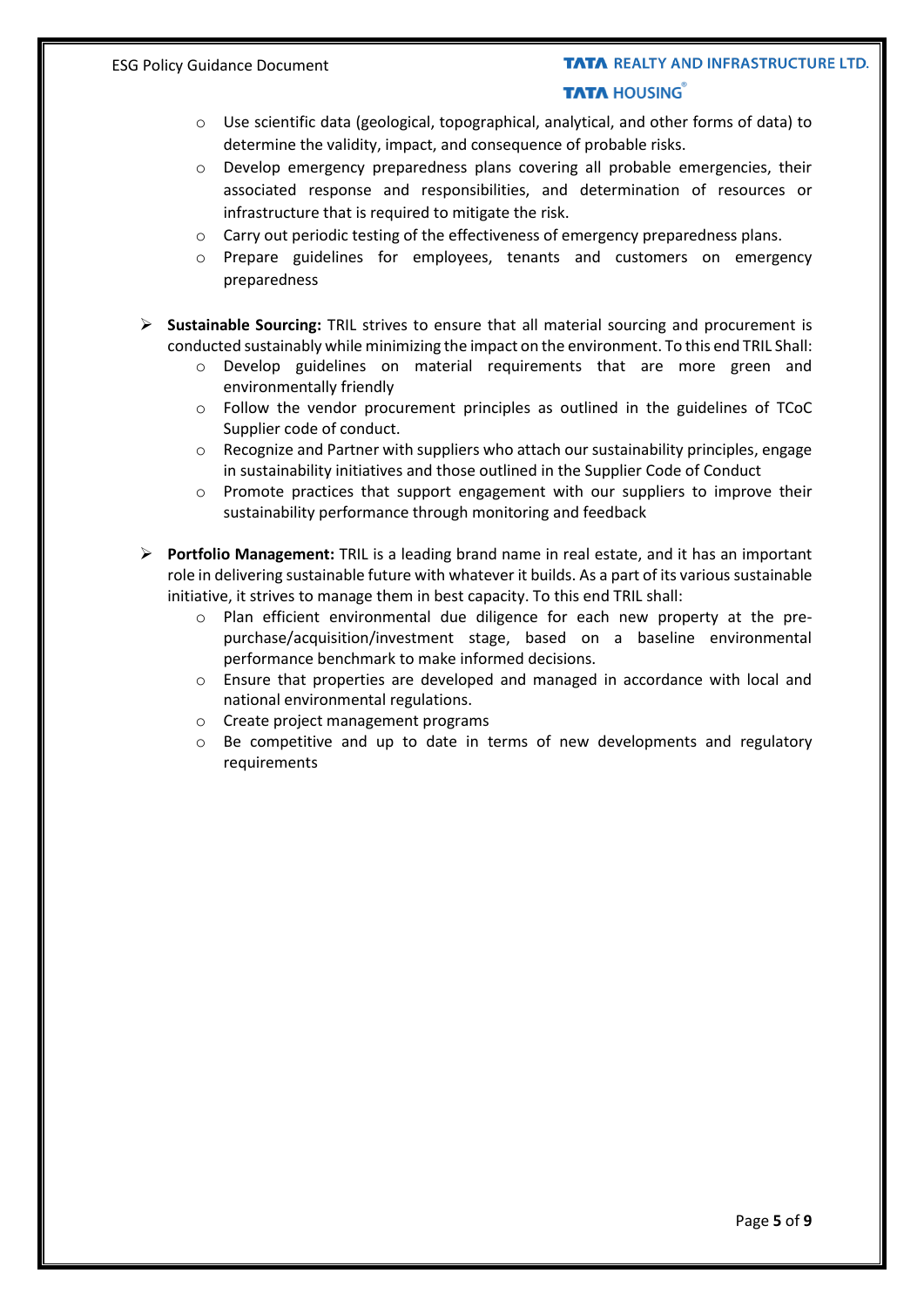#### <span id="page-5-0"></span>Social Aspects

TRIL is cognizant of our responsibilities towards our stakeholders. Health and Well being takes a centre stage in all our processes and operations. TRIL is non-compromising on safety. We work for an inclusive future that is equal for all without discrimination.

- ➢ **Employee Engagement**: TRIL recognizes importance of various employee engagement programs that may add to their development and business performance as well. To this end TRIL shall:
	- o Conduct training and development programs for employees' skill enhancement and career growth
	- o Engage by means of survey to comprehend Employee Satisfaction Net Promoter Score and work on gap areas
	- $\circ$  Allow employees to purse a passion or community interest by providing employee volunteering paid leaves
	- o Promote employee recognition programs
	- o Settle grievances in a fair, equitable and timely manner
- ➢ **Employee health, safety and Well Being:** TRIL identifies both physical and mental health as important for all. It strives for a safe and conducive work environment. It is committed towards being injury free with Zero fatalities and accidents. To this end TRIL shall:
	- o Train and Guide employees on occupational health and safety
	- o Ensure appropriate PPE provisioning, healthcare benefits and medical cover for all the employees
	- o Ensure regular health check-ups for all its employees
	- o Ensure interactions with employees one on one to understand any concerns
	- $\circ$  Promote conduction and participation in training programs on mental health and stress management
	- o Conduct activities, celebrate festivities, and promote cultural development as a means to enhance work life balance
	- o Abide by EHS policy
- ➢ **Employee Remuneration**: TRIL is dedicated to creating an inclusive future with equal opportunities for all. It maintains a non-discriminatory and fair workplace environment. To this end TRIL shall
	- o Constitute a Remuneration Committee
	- $\circ$  Develop framework around determination of required qualifications, experience, skills, and expertise to effectively discharge their duties and responsibilities
	- o Ensure that level and components of remuneration is reasonable and sufficient to attract, retain and motivate employees
	- $\circ$  Follow provisions of law as applicable with regards to payment of remuneration
	- $\circ$  Set identified criteria but not limited to time devoted, results, company growth, value addition and map performance benchmarks while deciding remuneration and its increase.
- ➢ **Health and Safety of Contractors, Customers and Tenants**: TRIL upholds highest degree of trust with its external stakeholders and places their health and safety as equally important to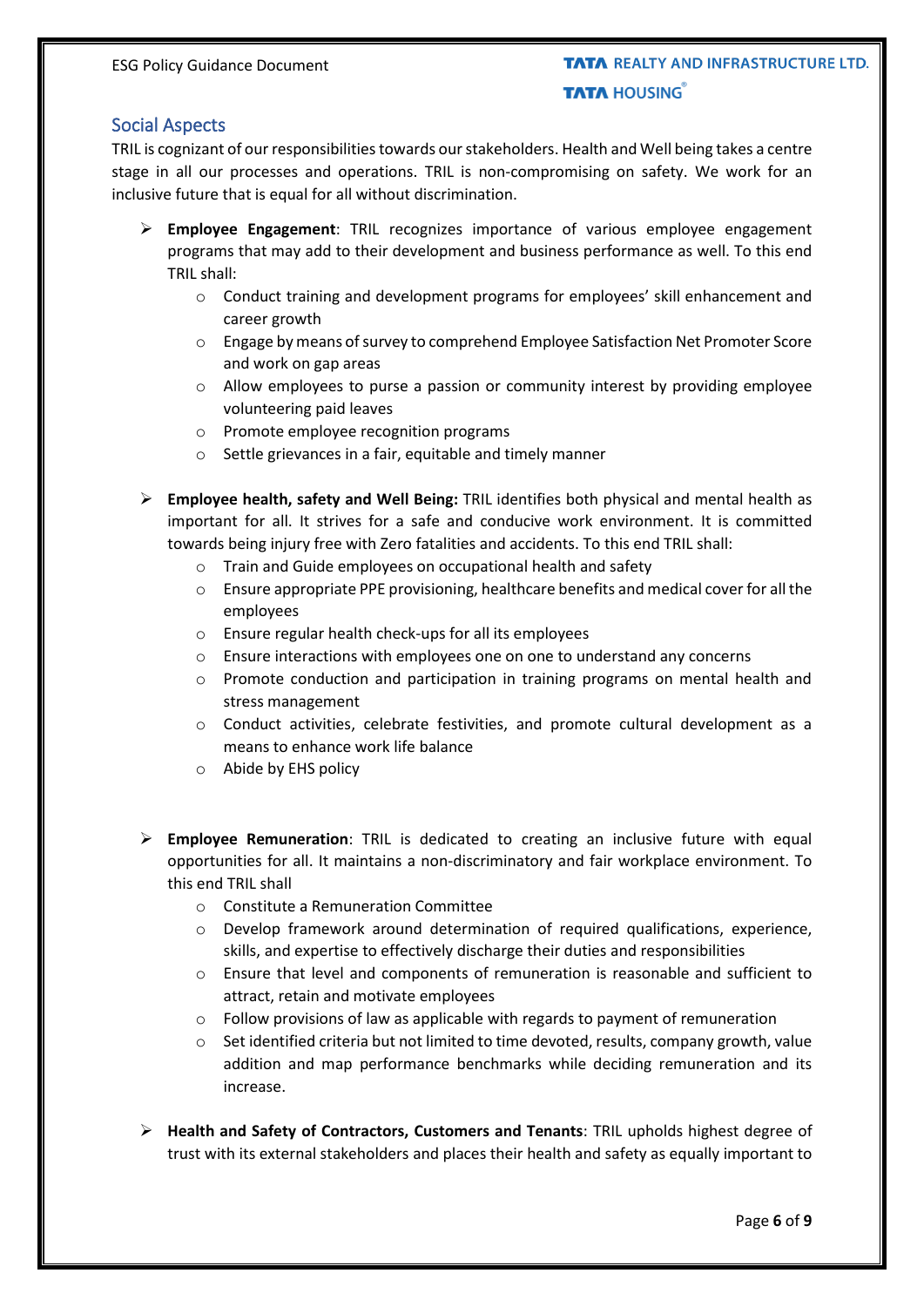#### **TATA REALTY AND INFRASTRUCTURE LTD. TATA HOUSING**

that of employees. Health and safety is core to our product's entire life cycle. To this end TRIL shall:

- o Train and Guide contractors on occupational health and safety
- o Ensure appropriate PPE provisioning, healthcare benefits for the contractors
- o Ensure use of safe systems and equipment of work
- o Ensure a strong grievance and issue redressal in terms of product quality and business operations
- o Plan and conduct impact and risk assessments of activities and product
- o Ensure health and safety of products by adopting various applicable certifications and monitoring compliances to the same.
- ➢ **Social Enterprise Partnering**: TRIL is driving its sustainability agenda of its strategy that form a bedrock for laying future roadmap. TRIL looks forward to the success of the same by also partnering with social enterprises and creating greater positive impacts. To this end TRIL shall:
	- o Lay a plan to onboard and collaborate with social entrepreneurs/businesses
	- o Work towards supporting social innovation programs and pilots
- ➢ **Human rights**: TRIL is committed to upholding fundamental rights in line with the legitimate role of business of all stakeholders. To this end, TRIL shall:
	- o Not employ children at all workplaces.
	- o Ensure no form of forced labour.
	- $\circ$  Comply with all applicable laws and respect internationally recognized human rights
- ➢ **Community development:** TRIL understands the importance of sustainable community development to the Country's long-term strength and success. To this end, TRIL shall:
	- $\circ$  Dedicate to excellent corporate responsibility and work to improve the quality of life of the people in the communities where we do business.
	- o Work with the community and other stakeholders to reduce the negative impact of company operations on the local community and the environment.
	- $\circ$  Encourage employees to volunteer on projects that help the communities in which we work.
- ➢ **Customer satisfaction**: TRIL is committed to continuously meeting customer expectations. To this end, TRIL shall:
	- $\circ$  Market products and services on their own merits and not make unfair or misleading statements about the products and services.
	- o Provide world-class products and services that fulfil all applicable standards
	- o Comply with applicable laws of marketing and labelling
	- o Deal with customers in a professional, fair, and transparent manner.
- ➢ **Inclusion and diversity**: TRIL is committed to recruiting, retaining, and promoting highly talented individuals. To this end, TRIL shall:
	- o Provide an environment of equality and respect for all employees and contractors.
	- o Not -discriminate based on race, caste, religion, colour, ancestry, status, gender, sexual orientation, age, nationality, ethnic origin, disability, or any other legally protected category.
	- $\circ$  Recruit and keep personnel from diverse backgrounds, as well as cultivate a warm, supportive atmosphere.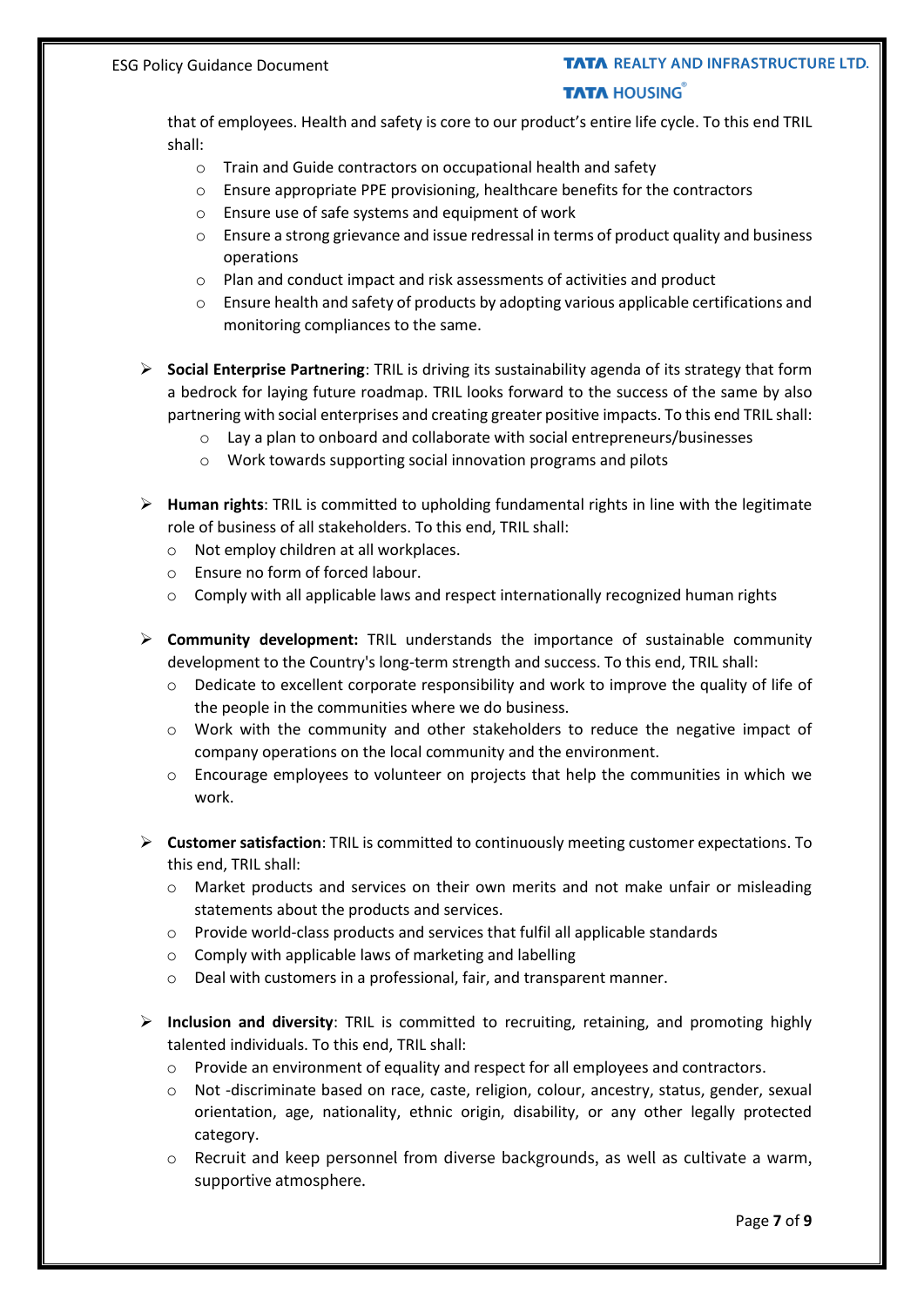ESG Policy Guidance Document

### **TATA REALTY AND INFRASTRUCTURE LTD. TATA HOUSING**

#### <span id="page-7-0"></span>Governance Aspects

TRIL is devoted to acting professionally, fairly and with integrity in all its business dealings.

- ➢ **Anti-bribery and Anti-corruption**: TRIL shall prevent involvement of the company in corrupt practices even when it may be unintentional. To this end TRIL shall:
	- o Act professionally, fairly and with integrity in all our business dealings.
	- $\circ$  Commit to prevent, deter, and detect bribery and other corrupt behaviours and be governed by TCoC on severe consequences of violations.
	- o Ensure to comply with all local and national laws related to anti-bribery and anticorruption wherever we operate.
- ➢ **Political Contributions:** TRIL as governed by TCoC is politically neutral and combats risks of corruption in any form. To this end TRIL shall:
	- $\circ$  Not provide political contributions to improperly influence a government official or in exchange for any unjust benefit or favour.
	- o Not offer or give any company funds or property or other resources as donations to any specific political party, candidate or campaign.
	- o Act in manners consistent with our code of conduct.
- ➢ **Anti-Fraud**: TRIL condemns misuse of any products and processes. To this end TRIL shall:
	- o Use all tangible and intangible corporate assets, including computer and communication equipment, for the purpose for which they are granted and to run the business.
	- o Undertake appropriate measures to urge employeesto report fraud, suspected fraud, and fraud-prone locations without fear of being negatively impacted in any form.
- ➢ **Information Security and Data Privacy**: TRIL recognizes importance of ensuring security and confidentiality of Information be it official or personal. The company create, receive, process and store information of itself and customers. To this end TRIL shall:
	- o Shall respect and protect all confidential information and intellectual property of the company or associated parties.
	- o Shall report any information security incidents or suspicious activity as per the guidelines of TCoC.
	- $\circ$  Shall take steps to train and sensitize employees on information security and cybersecurity.
- ➢ **ESG and Executive Compensation**: TRIL has laid down a defined ESG strategy and roadmap paving way towards a sustainable future. The mounting pressures environmental and social challenges must be prioritised to be highly competitive. TRIL identifies different ESG metrics and its direct linkage to compensation structures as encouraging and motivating. To this end TRIL shall:
	- $\circ$  Shall identify ESG metrics as equally important to financial metrics in different roles and responsibilities
	- o Plan to make bonuses variable basis progress on ESG targets
	- o Shall be transparent in disclosures in executive compensation linked to ESG metrics
	- o Sustainability KPIs shall form a part of performance review process